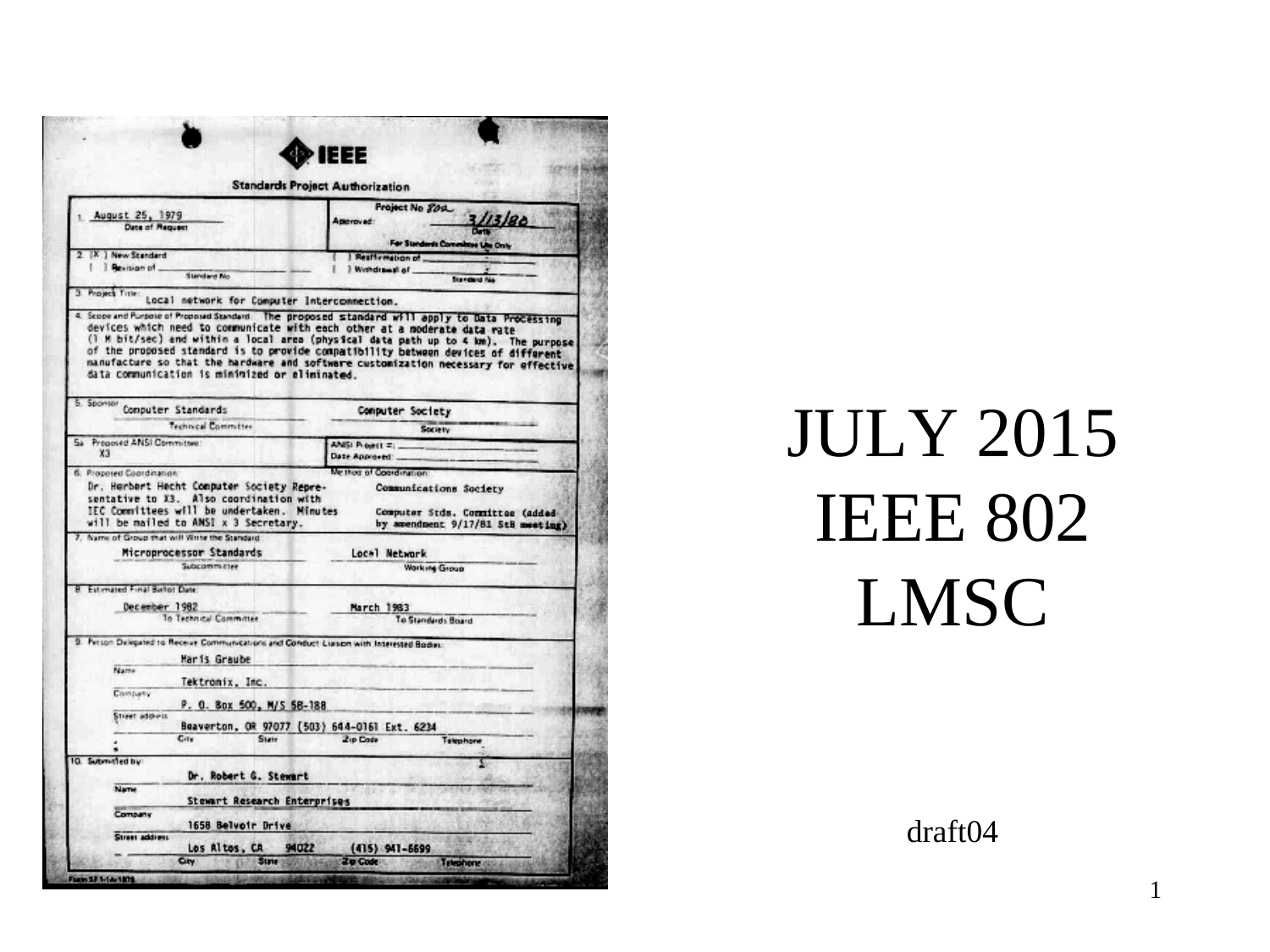• 802 LMSC Executive Committee Opening Meeting 08:00AM-10:00AM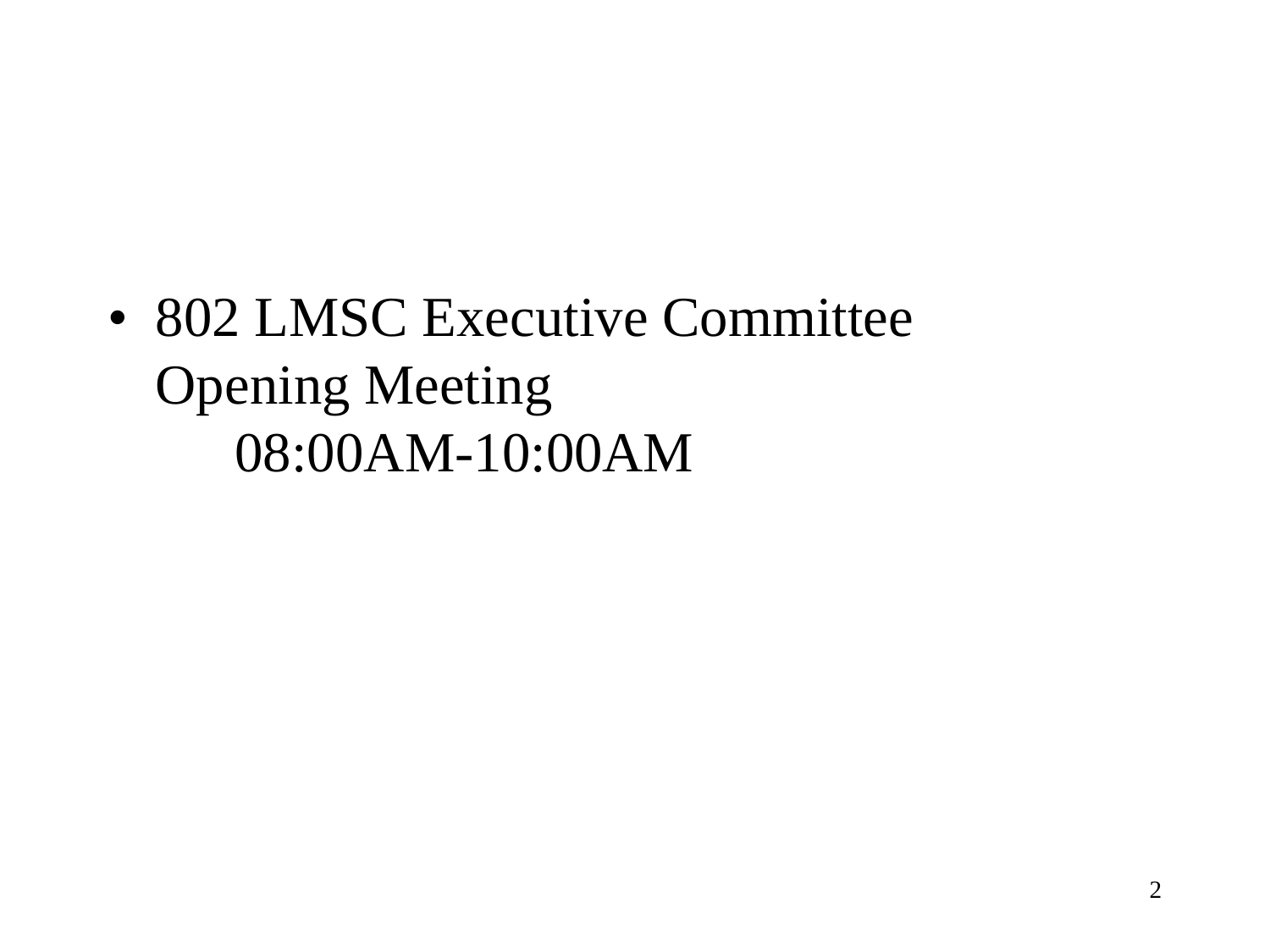# 4.00 IEEE Staff supporting 802

1.Catherine Berger Editorial Staff (temp sub for Michelle Turner) 2.Lisa Perry Technical Program Development 3.Kathryn Bennett Technical Program Development 4.Jodi Haasz Stakeholder Engagement Liaison

## Invited Guests

1.Bruce Kraemer Former 802.11 WG Chairman 2. Stuart Kerry Former 802.11 WG Chairman 3. Mingxi Fan LTE-U Forum (Qualcomm)<br>4. Matt Ceglia BEEE Technical Program De IEEE Technical Program Development (observer) 5.Kim Brietfelder IEEE Editorial Staff (observer) 6.Michael Lindsay Patent Policy Tutorial (IEEE attorney /w Dorsey&Whitney)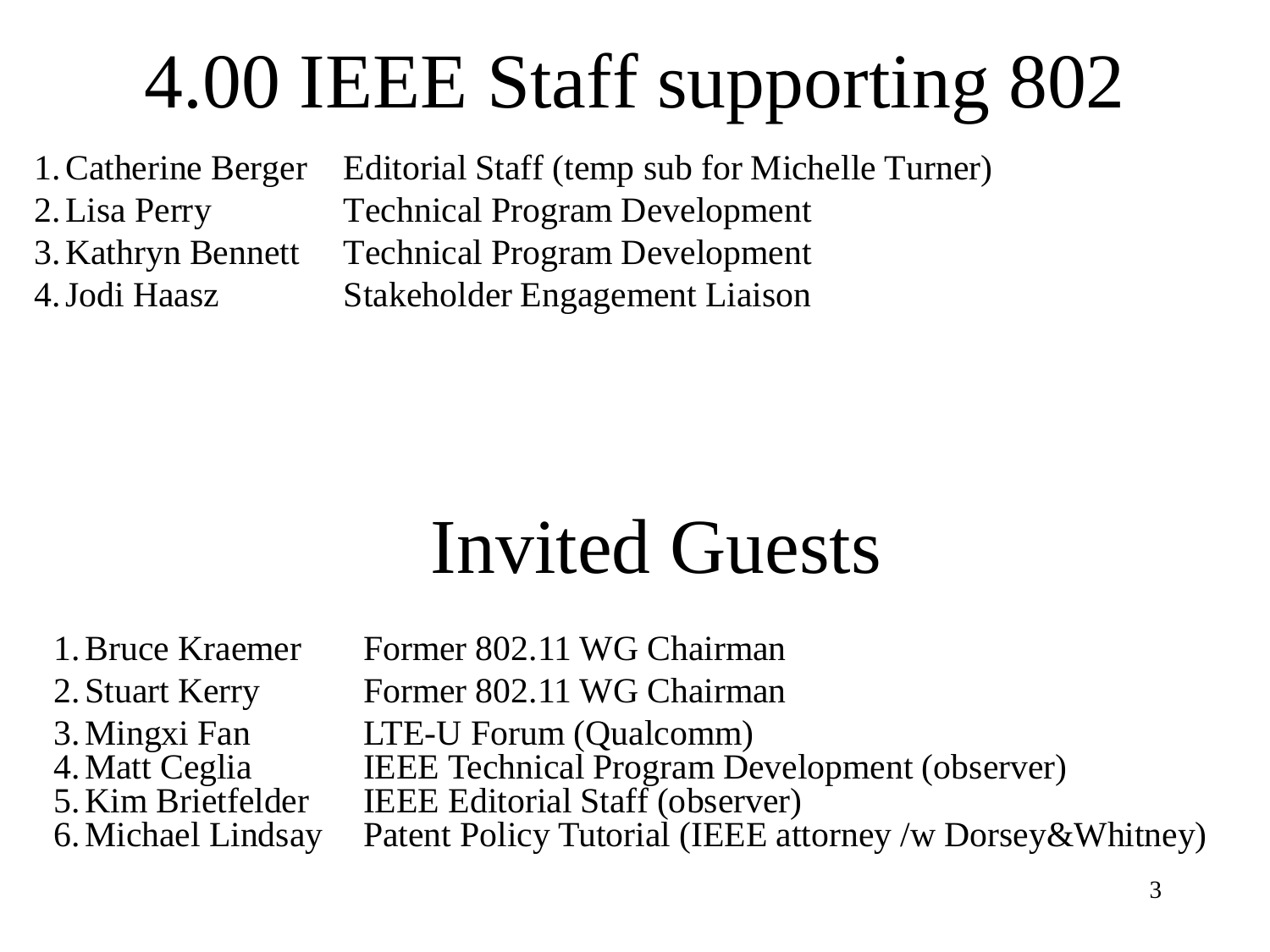# 4.01 Meeting Fee Waivers

- IEEE SA Staff supporting 802 listed on previous slide
- Invited Participants listed on previous slide

• EC Motion: Approve waiving the registration fee for the above Staff and invited participants

Mover: Seconder:  $Y/N/A$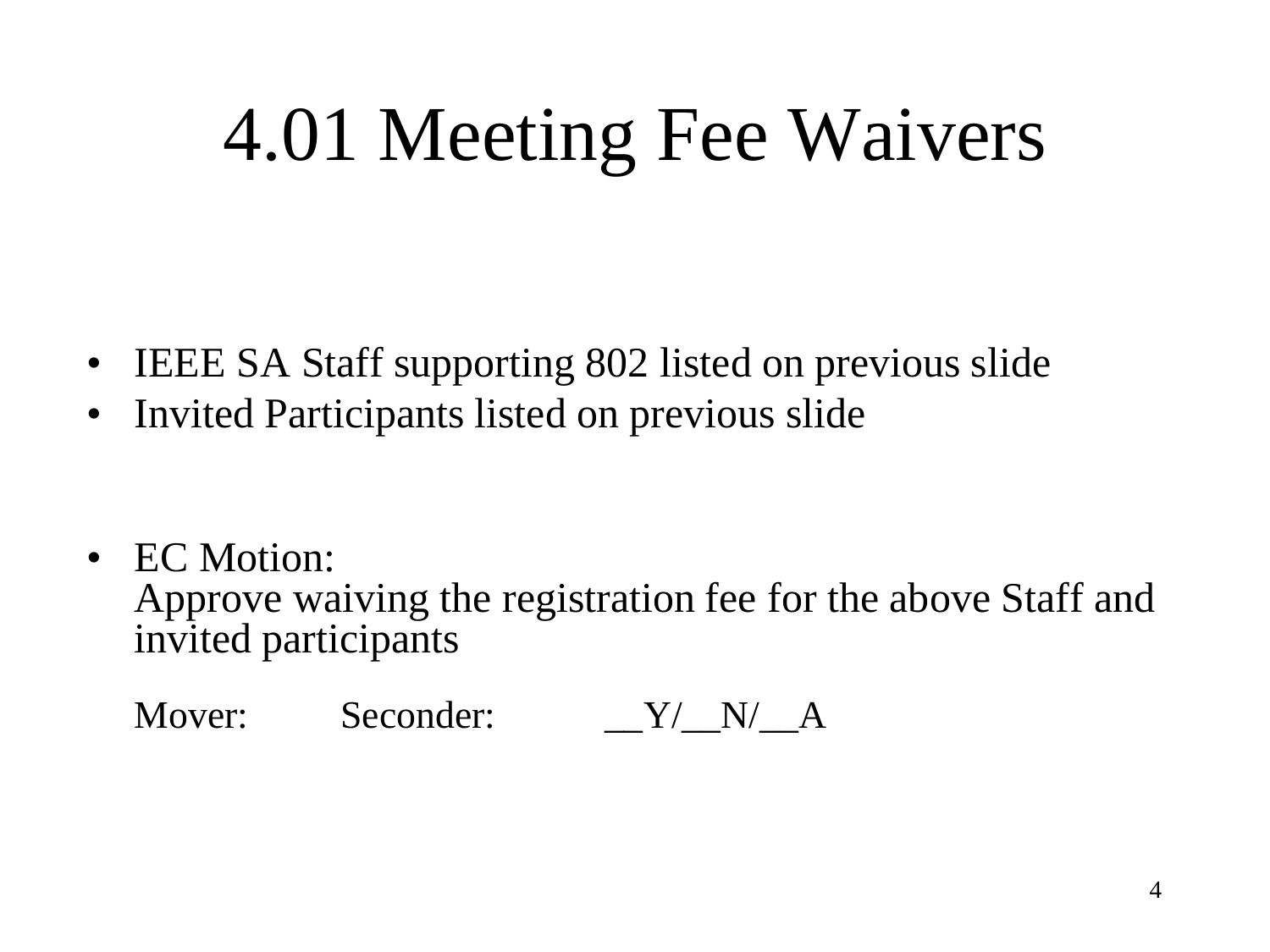## 5.01 Chair's Announcement

- Chair's opening remarks
	- 802.11 Working Group's 25th Anniversary
		- Celebration time! 11AM Wednesday, Adrian will host a party at the 802.11 WG mid-week plenary
- IEEE Elections ballots must be received by 1 Oct 2015
- Nikolich SA BoG candidate 2016-2017
- Nikolich Computer Society BoG candidate 2016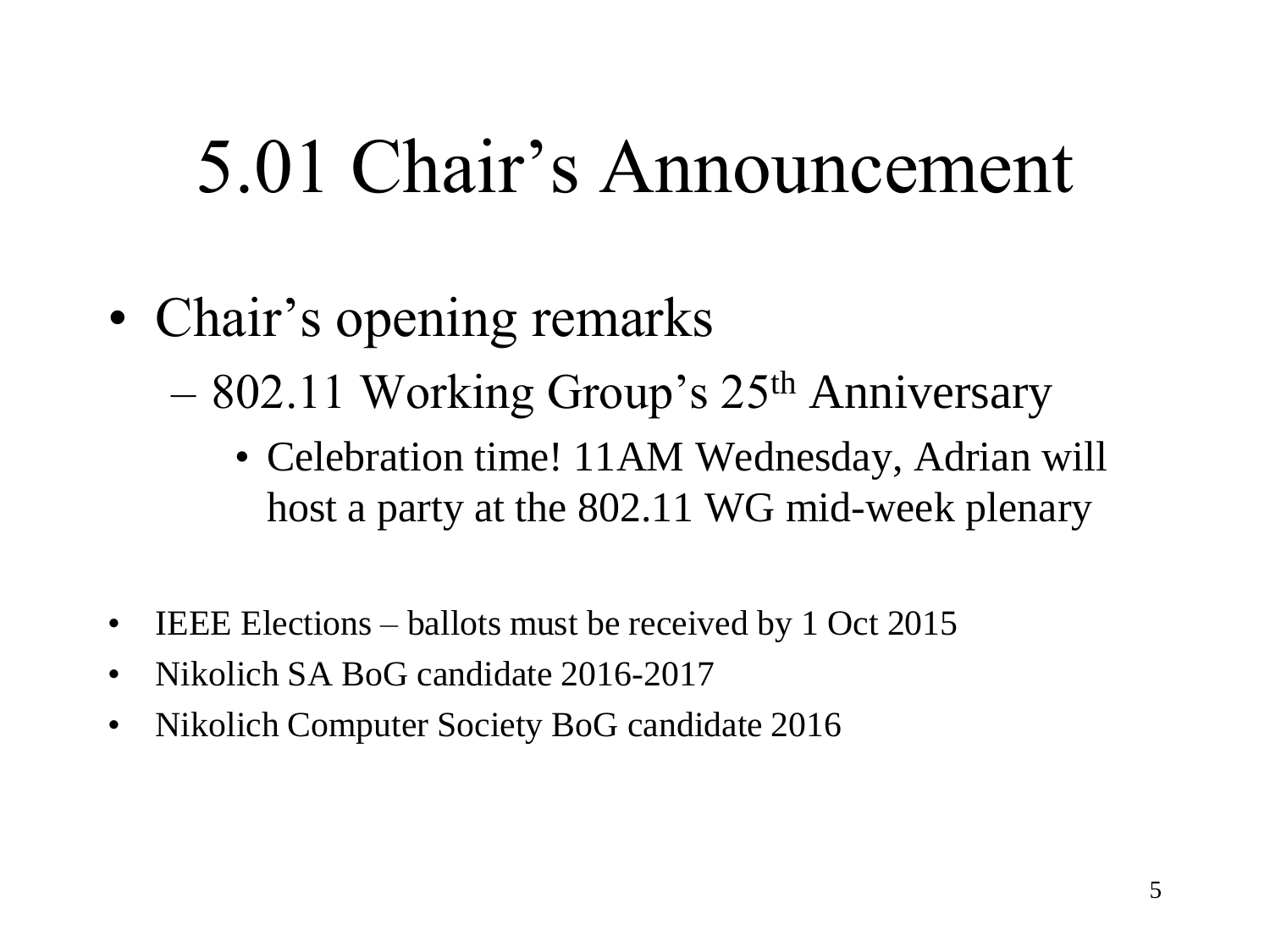# 5.011 Interim EC telecon October meeting notice

• Schedule interim EC meeting for – 06OCT 1-3PM ET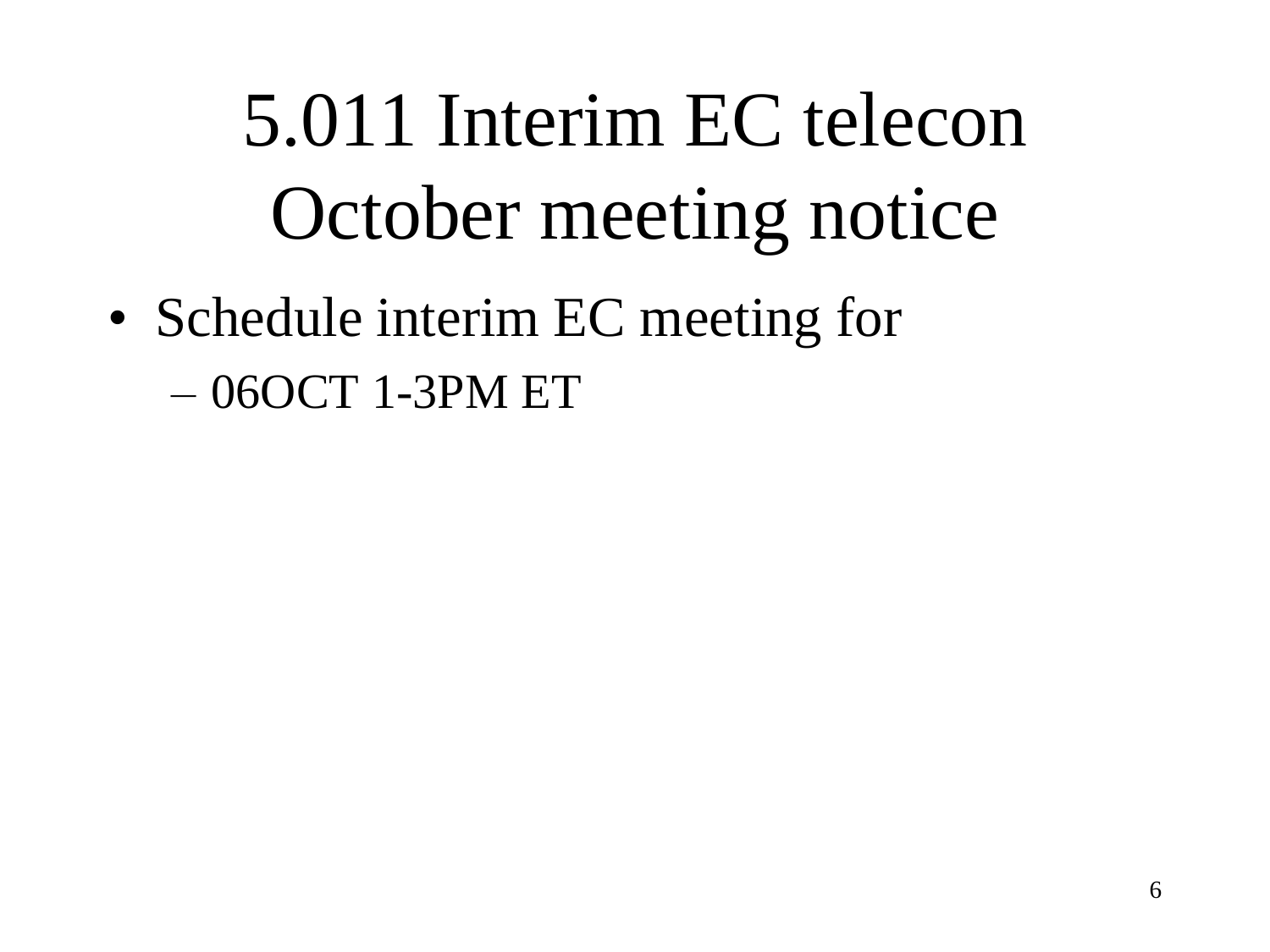### 5.02 SA BoG Update

- BoG meeting
	- tbd
- IEEE BoD
	- tbd
- •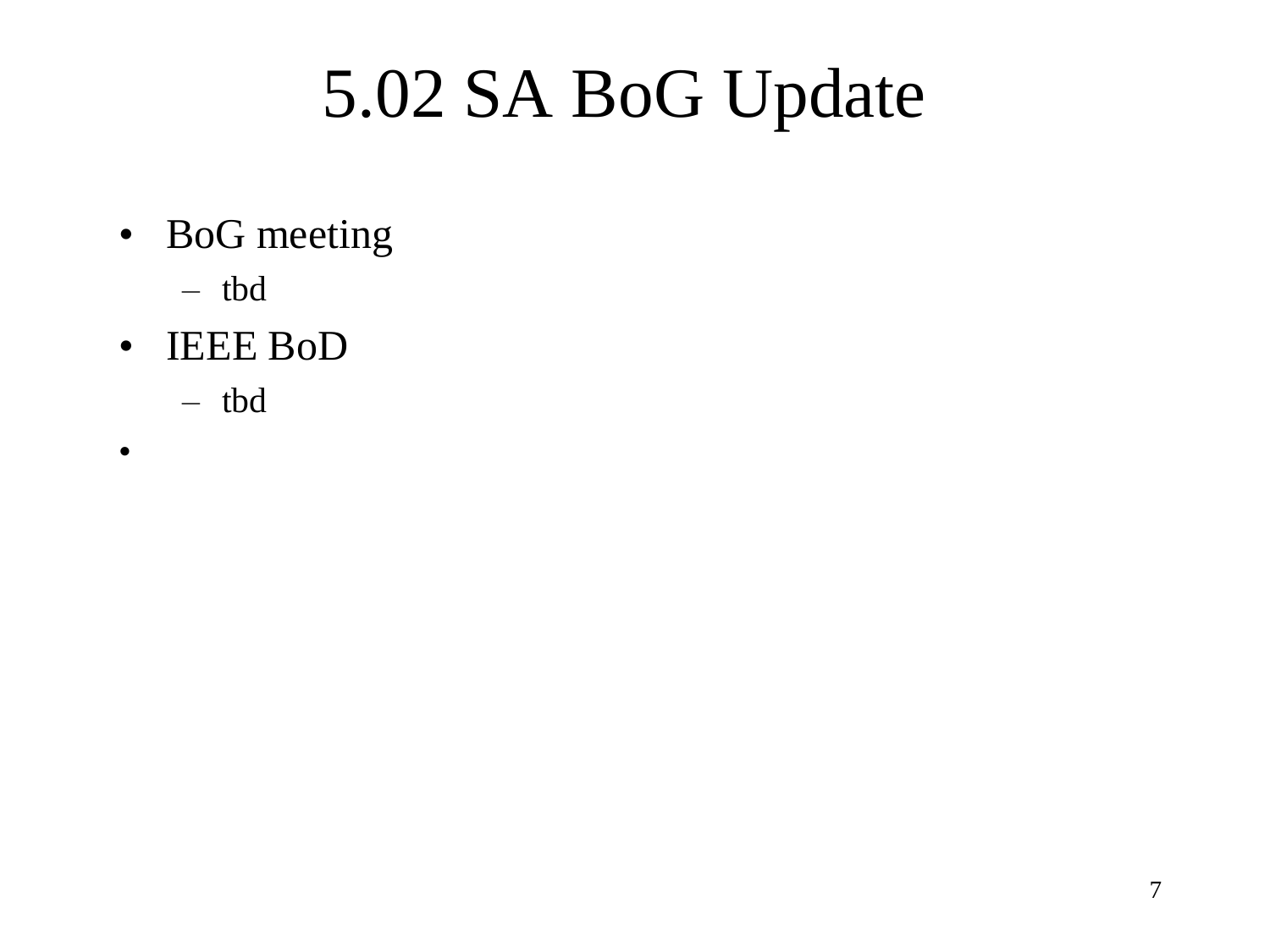### 5.03 SA Standards Board Actions

### **Project Actions**

- **New Projects:** 26MAR2015: P802.3bz, P802.11ay, P802.15.3e 11JUN2015: P802c, P802.1Qci, P802.1Qcj,
- **Modified PAR:** none
- **Revisions:** none
- **Reaffirmations:** none
- **Corrigendum:** none
- **Withdrawals:** 11JUN2015: P802.1ASbt, P802.16r
- **Extensions:** none

#### **Other:** none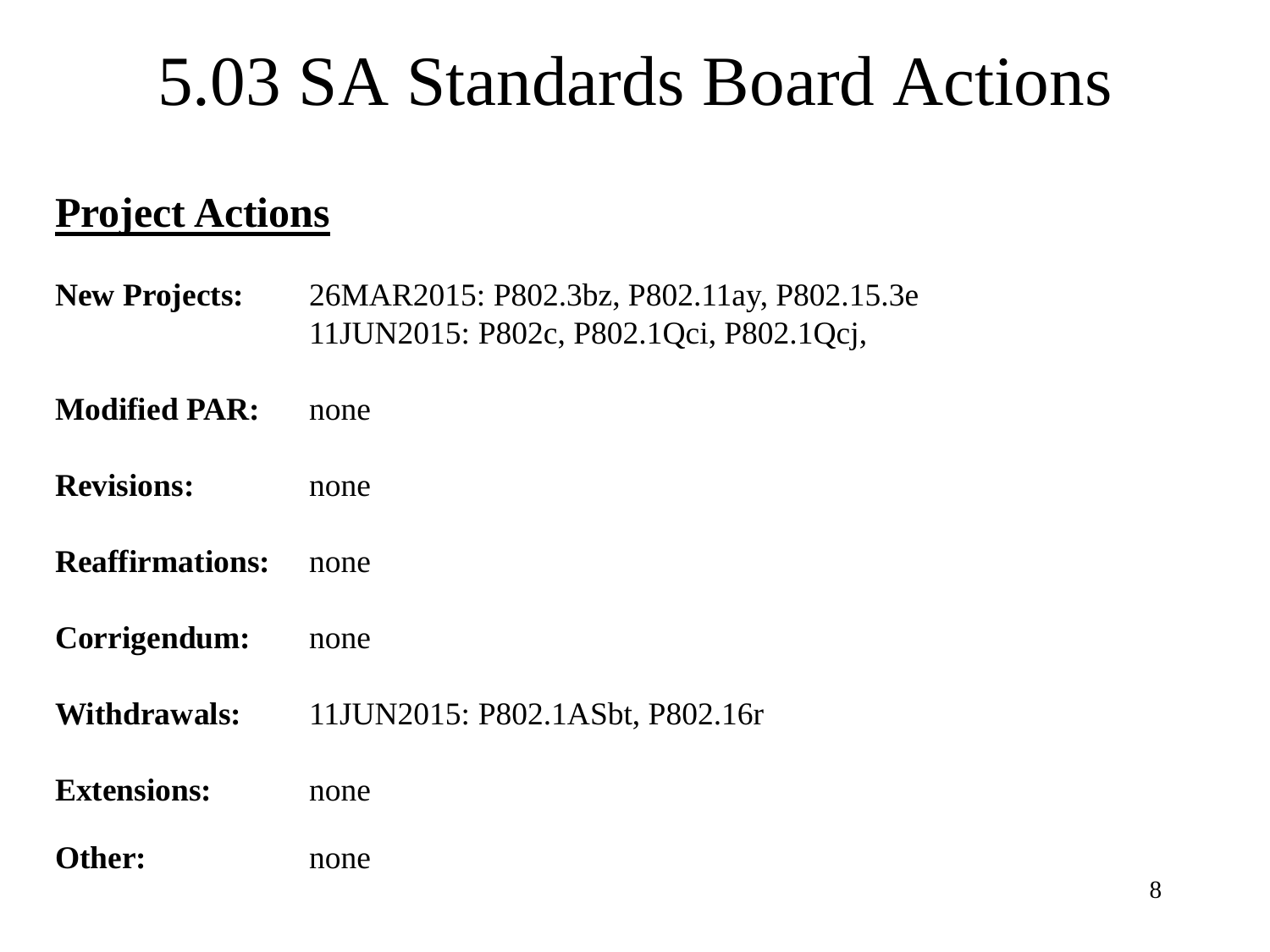### 5.03 SA Standards Board Actions

### **Standards Actions**

**New Standards:** 26MAR2015: none 11JUN2015: 802.21d

#### **Revised Standards:** none.

- **Reaffirmations:** none
- **Corrigendum:** none
- **Extensions:** none
- **Withdrawals:** none
- **Other Notes:** see Agenda Item 5.51 on Financial Reporting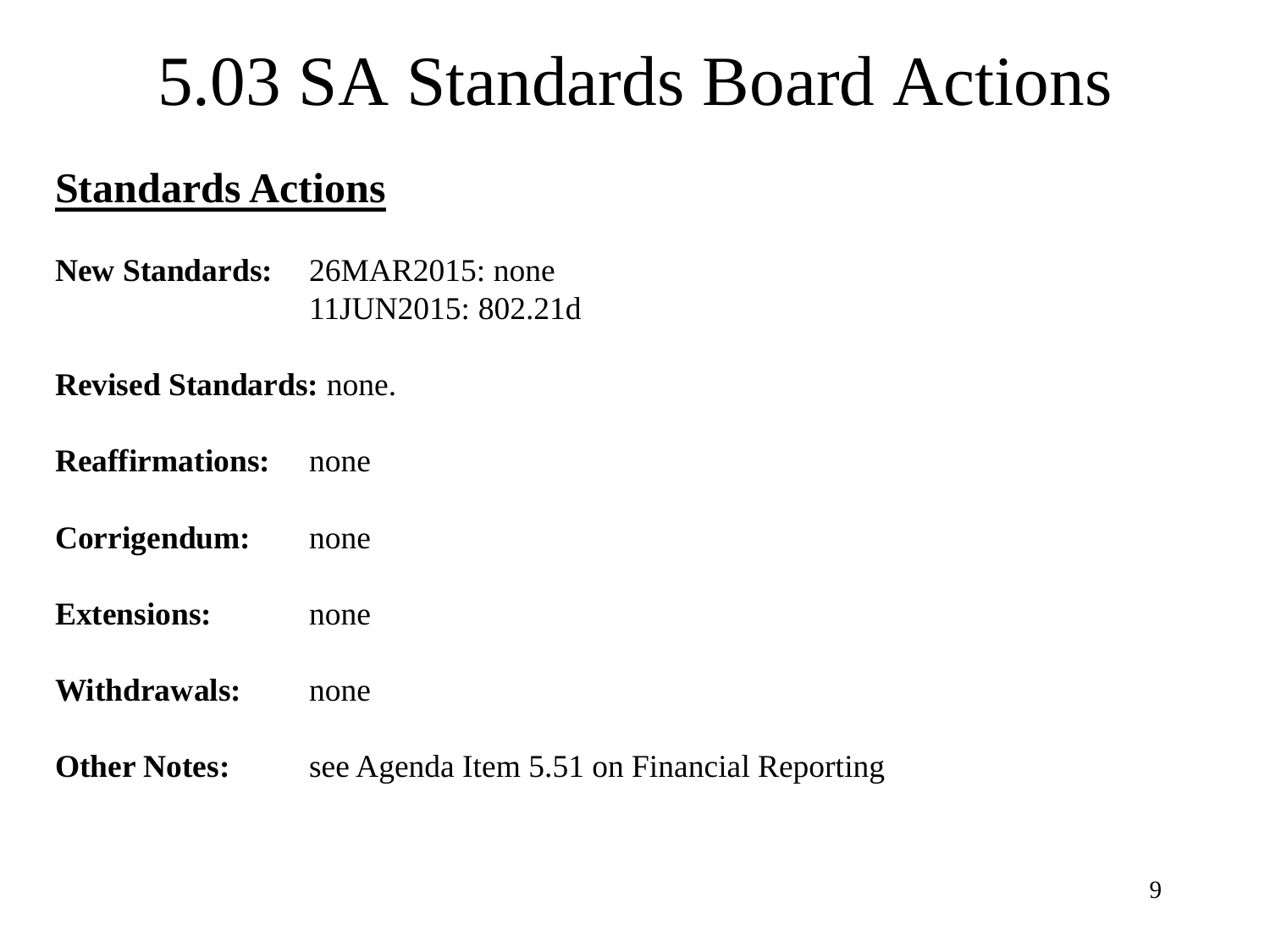### 5.04

### LMSC Email Ballot Recap

|    | open date | topic                                    | yes/no/abs/dnv* | result |
|----|-----------|------------------------------------------|-----------------|--------|
| 1) |           | 05MAY Approve 802.3 NG EPON report       | 13/00/00/03     | pass   |
| 2) |           | 15MAY Authorize 3GPP liaison             | 11/00/00/05     | pass   |
|    |           | 3) 12JUN Authorize Privacy Experiment PR | 14/00/00/02     | pass   |
| 4) |           | 22MAY Authorize DSRC letter to FCC       | 12/00/01/03     | pass   |
|    |           | 5) 28MAY Authorize 802.3bz Press Release | 13/00/00/03     | pass   |
| 6) | 04JUN     | Authorize Guests @802.11 celebration     | 14/00/00/02     | pass   |
| 7) | 11JUN     | Authorize 802.15.4q to SB (conditional)  | 11/00/01/04     | pass   |
| 8) | 04JUN     | Authorize 802 response to FCC 15-47      | 06/04/01/05     | fail   |

#### Misc.) Discussion on shorter Headers for EC Email Ballots---in process

\*802 chair is counted as DNV unless his vote is required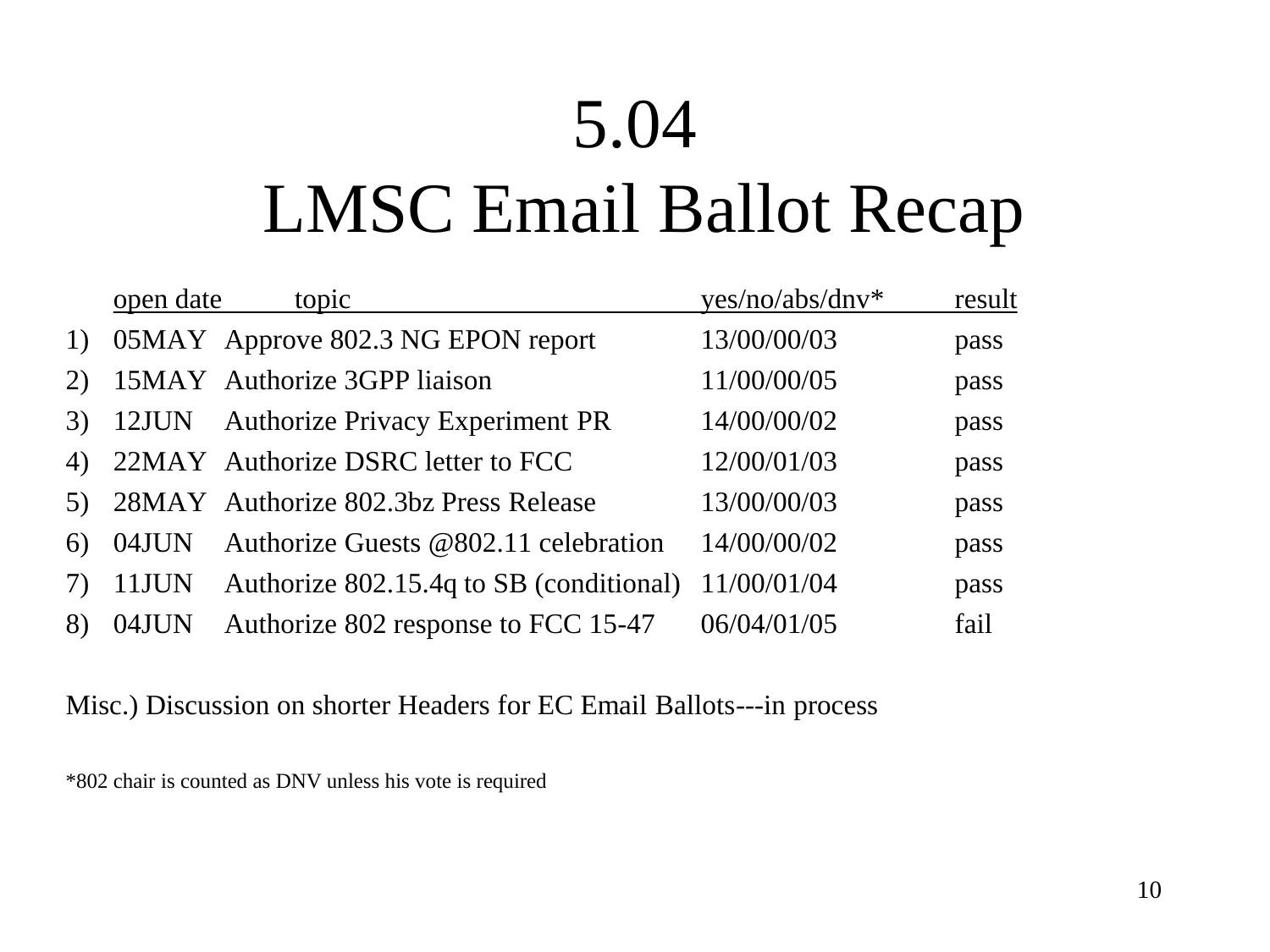## 5.05 EC Affiliation Update

#### IEEE 802 Executive Committee Members

| Position                                        | Name                   | Affiliation                                                                    |
|-------------------------------------------------|------------------------|--------------------------------------------------------------------------------|
| Chair                                           | Paul Nikolich          | Self, YAS Broadband Friends,<br>Samsung, Silver Spring Networks, Huawei, Intel |
| First Vice Chair                                | Pat Thaler             | <b>Broadcom Corporation</b>                                                    |
| Second Vice Chair                               | James P. K. Gilb       | Pulse-LINK                                                                     |
| Treasurer                                       | Clint Chaplin          | Self                                                                           |
| <b>Recording Secretary</b>                      | John D'Ambrosia        | Dell                                                                           |
| <b>Executive Secretary</b>                      | Jon Rosdahl            | CSR Technologies Inc.                                                          |
| P802.1 High Level Interface (HILI)              | Glenn Parsons          | Ericsson                                                                       |
| P802.3 Ethernet                                 | David Law              | Hewlett Packard                                                                |
| P802.11 Wireless Local Area Network (WLAN)      | <b>Adrian Stephens</b> | Intel Corporation                                                              |
| P802.15 Wireless Personal Area Network (WPAN)   | <b>Bob Heile</b>       | Wireless Communication Consulting, LLC., Wi-SUN Alliance                       |
| P802.16 Broadband Wireless Access               | Roger Marks            | EthAirNet Associates, BaiCells                                                 |
| P802.18 Radio Regulatory TAG                    | Mike Lynch             | MJ Lynch and Associates LLC                                                    |
| P802.19 Wireless Coexistence                    | Steve Shellhammer      | Qualcomm Inc.                                                                  |
| P802.21 Media-independent Handover              | Subir Das              | <b>Applied Communication Sciences</b>                                          |
| P802.22 Wireless Regional Area Networks         | Apurva Mody            | BAE Systems, White Space Alliance                                              |
| P802.24 Vertical Network Applications TAG       | Tim Godfrey            | EPRI                                                                           |
| Member Emeritus                                 | Geoff Thompson         | GraCaSI Advisors, Linear Technology                                            |
| Privacy Recommendations Exec. Comm. Study Group | Juan Carlos Zuniga     | InterDigital Labs                                                              |

#### Hibernating Working Groups

Group Chair's name P802.17 Resilient Packet Ring John Lemon Broadcom P802.20 Mobile Broadband Wireless Access Radhakrishna Canchi Kyocera Communications, Inc.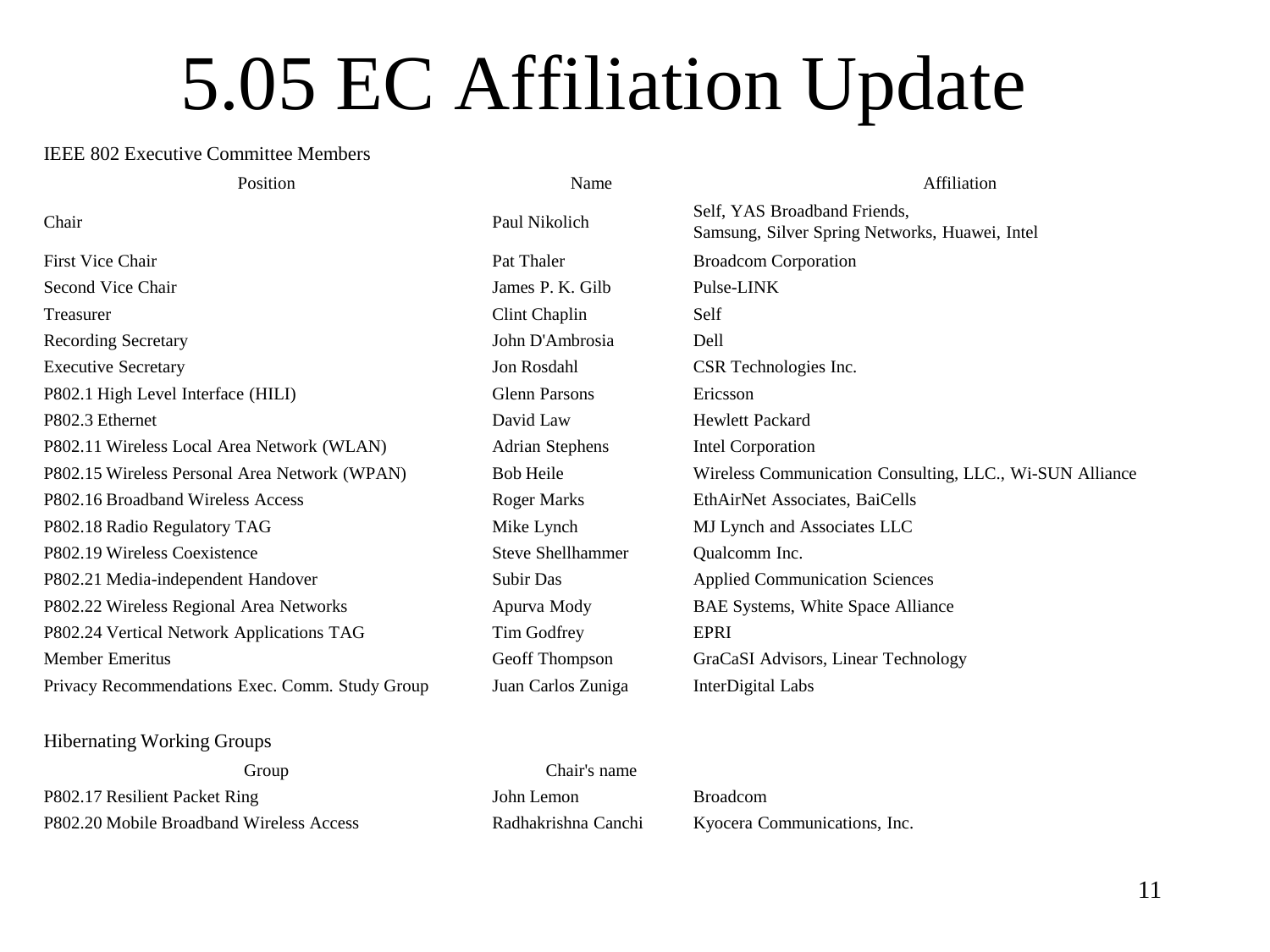# 5.05 EC Affiliation Update

• Changes in affiliation among EC members from previous slide?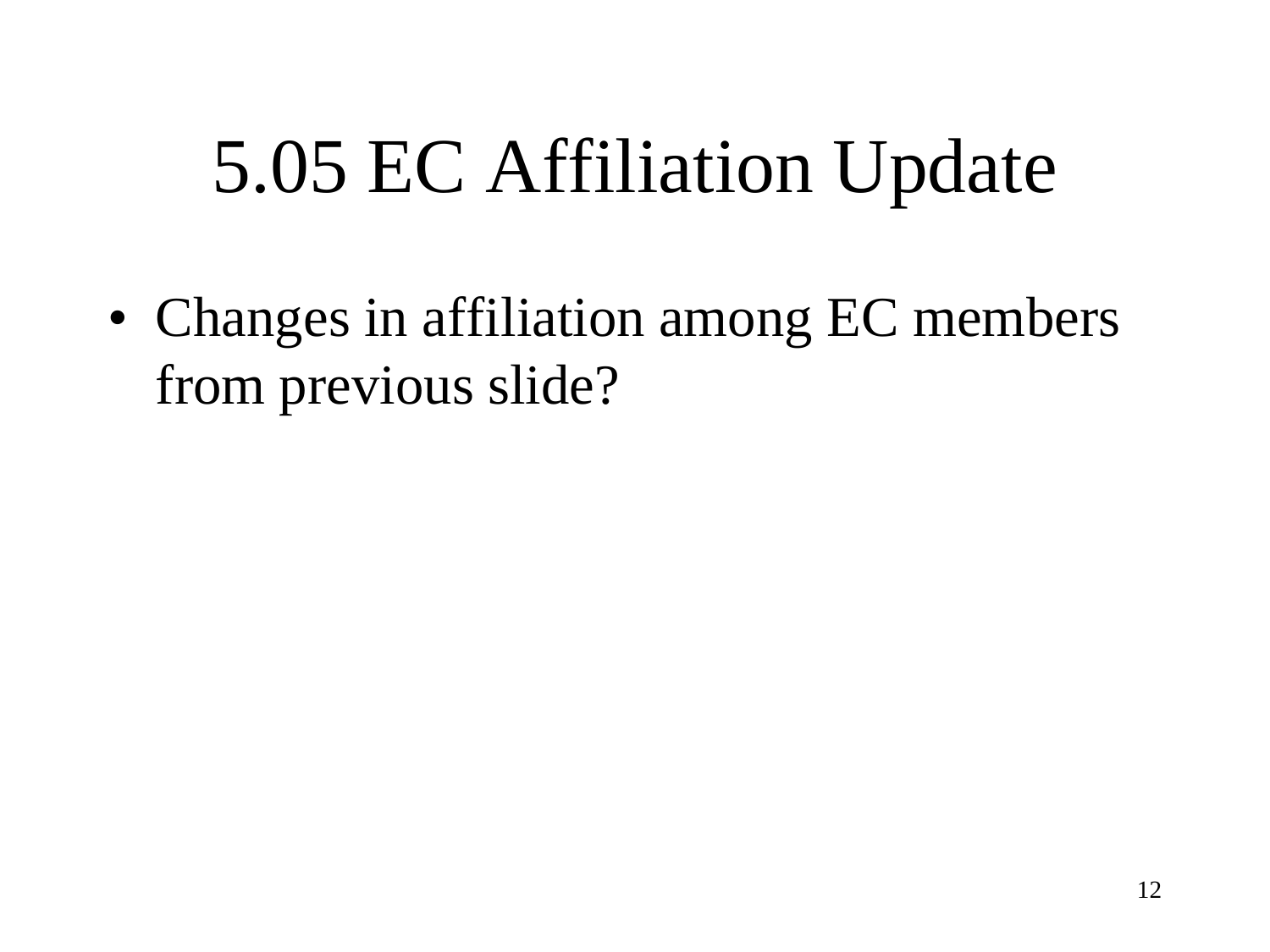# 5.06 Tutorial/Information Schedule

| <b>Monday</b>                                                                                     | <b>Notes</b>         |
|---------------------------------------------------------------------------------------------------|----------------------|
| 6:00-7:30PM sponsored by 802.11 Chair Adrian Stephens<br>802.11 as a Component                    | Room: Monarchy       |
| 7:30-9:00PM sponsored by 802 Chairman Paul Nikolich<br><b>Patent Policy Update</b>                | Room: Monarchy       |
| 9:00-10:30PM<br><b>Nothing scheduled</b>                                                          | Room: $n/a$          |
| <b>Tuesday</b>                                                                                    |                      |
| 7:30-9:30 PM Privacy EC Study Group meeting<br>Encourage cross-802 group discussion on this topic | Room: Kings 1        |
| Wednesday                                                                                         |                      |
| 1:30-3:30 PM Privacy EC Study Group meeting<br>Encourage cross-802 group discussion on this topic | Room: Kings 1        |
| 7:00-9:30PM Social Reception                                                                      | <b>K</b> Court       |
| <b>Thursday</b>                                                                                   |                      |
| 8:00-10:00AM Privacy EC Study Group meeting<br>Encourage cross-802 group discussion on this topic | Room: Queens 5<br>13 |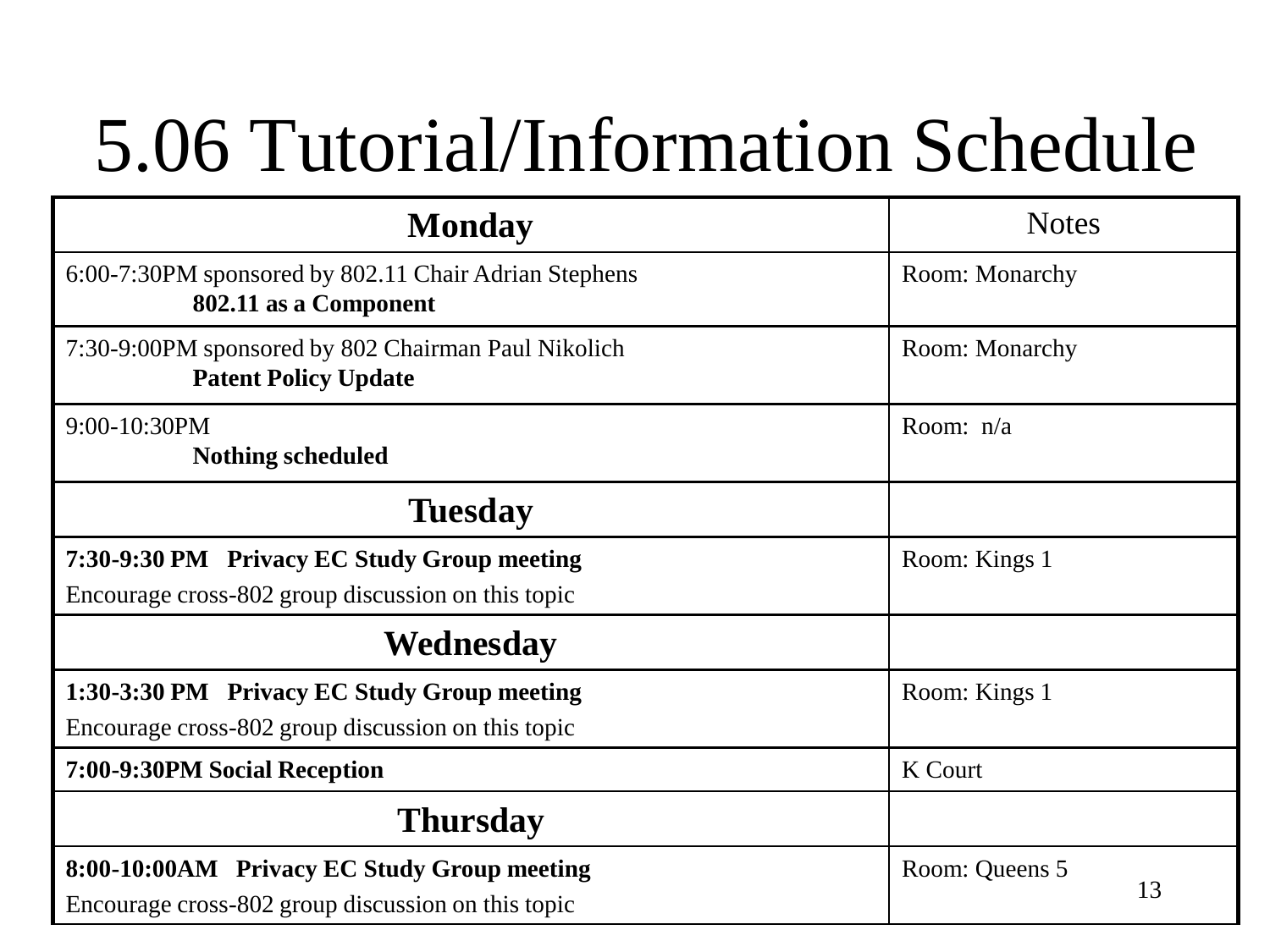# 5.07 Drafts to Sponsor Ballot

- 1. 802.01: Q/Cor1, Qbv, Qbz, AB-REV\_
- 2. 802.03: br Interspersing Express Traffic (conditional)\_
- 3. 802.11: ai (conditional), ah (conditional)\_
- 4. 802.15: dot15.9\_
- 5. 802.16: none\_
- 6. 802.19: none\_
- 7. 802.21: none\_
- 8. 802.22: none\_
- 9. 802.24: none\_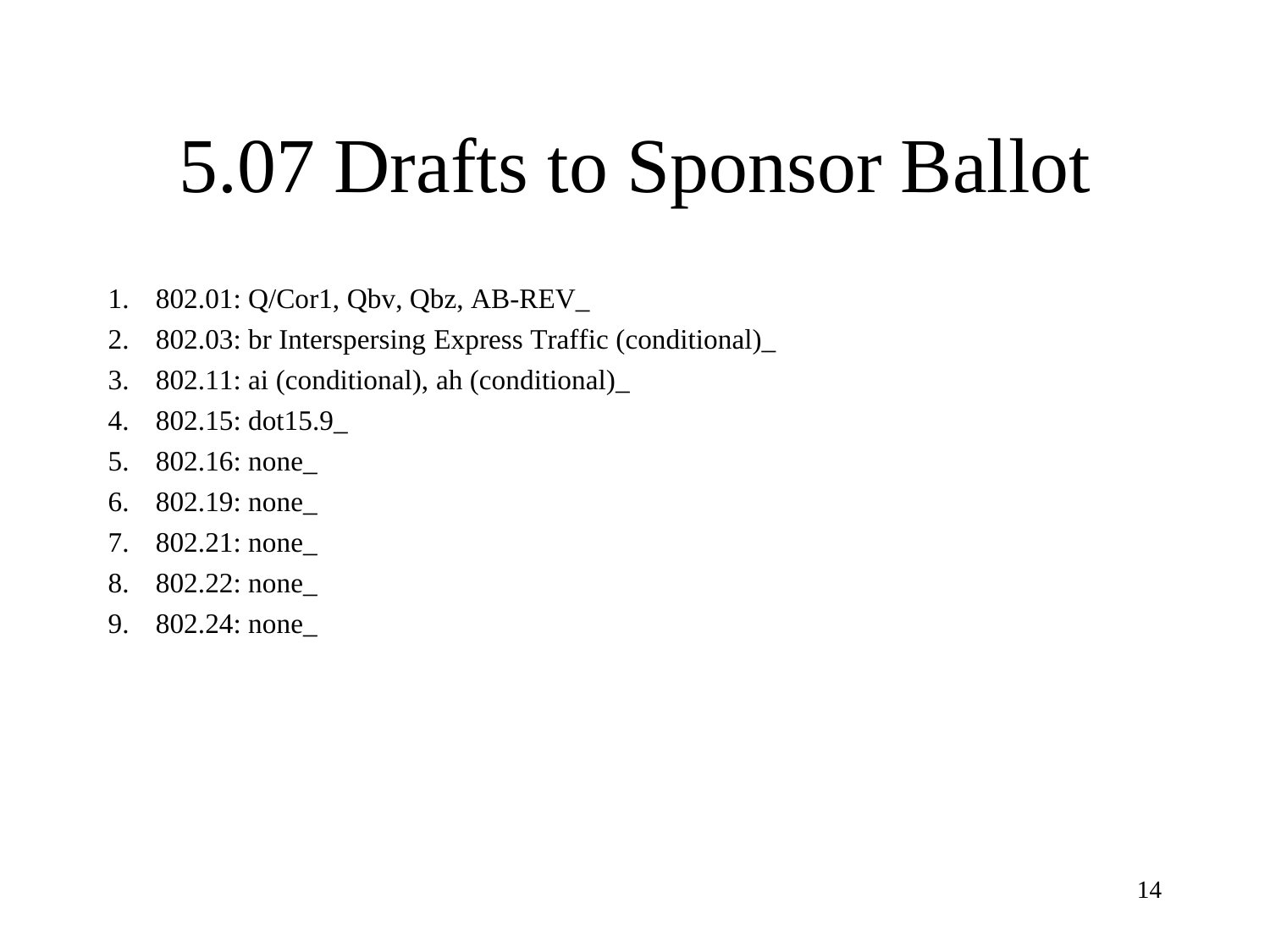### 5.08 Drafts to RevCom

- 1. 802.01: Qca, AS/Cor2\_
- 2. 802.03: bw 100BASE-T1(cond), bx Maintence#11 (Revision) (conditional)\_
- 3. 802.11: none\_
- 4. 802.15: dot15.4n\_
- 5. 802.16: none\_
- 6. 802.19: none\_
- 7. 802.21: none\_
- 8. 802.22: dot22b
- 9. 802.24: none\_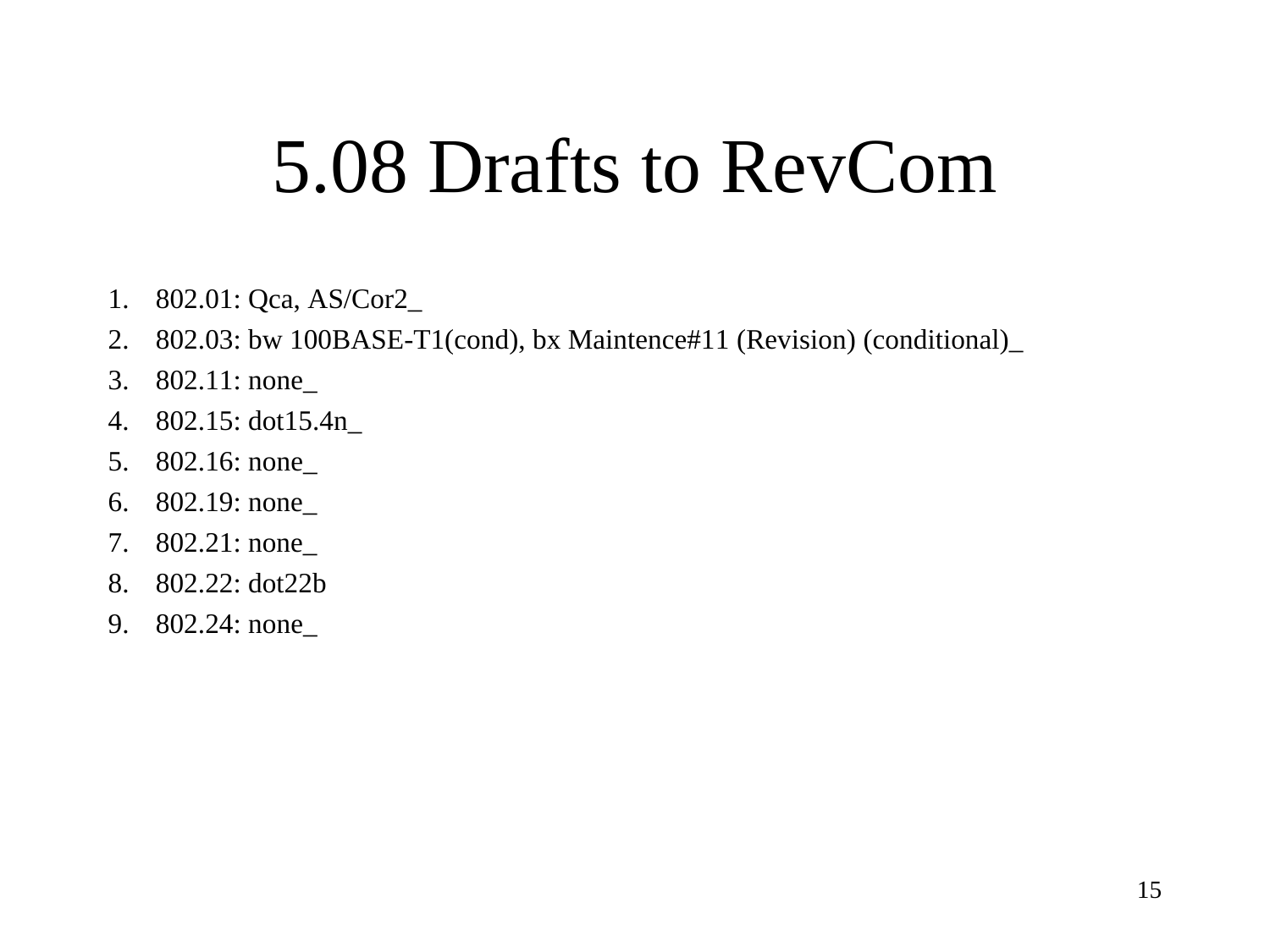# 5.09 Draft Documents to EC Ballot

- 1. 802.00: Chair's Guide documenting archiving for approved CSDs\_
- 2. 802.01: CM press release, liaisons to SC6, ITU-T SG15, ITU-T FG IMT-2020\_
- 3. 802.03: ITU-T SG15 Multi-lane timestamping liaison letter\_
- 4. 802.11: 25th Anniversary Celebration press release\_
- 5. 802.15: none\_
- 6. 802.16: none\_
- 7. 802.18: possible liaisons to ITU-R\_
- 8. 802.19: liaison presentation for 3GPP LAA Workshop\_
- 9. 802.21: dot21d press release\_
- 10. 802.22: dot22b press release\_
- 11. 802.24: liaison to Industrial Internet Consortium\_
- 12. 802/JTC1 SC: tbd\_
- 13. 802/ITU SC: tbd\_
- 14. 802/IETF SC: tbd\_
- 15. 802/Wireless Chairs SC: draft OM\_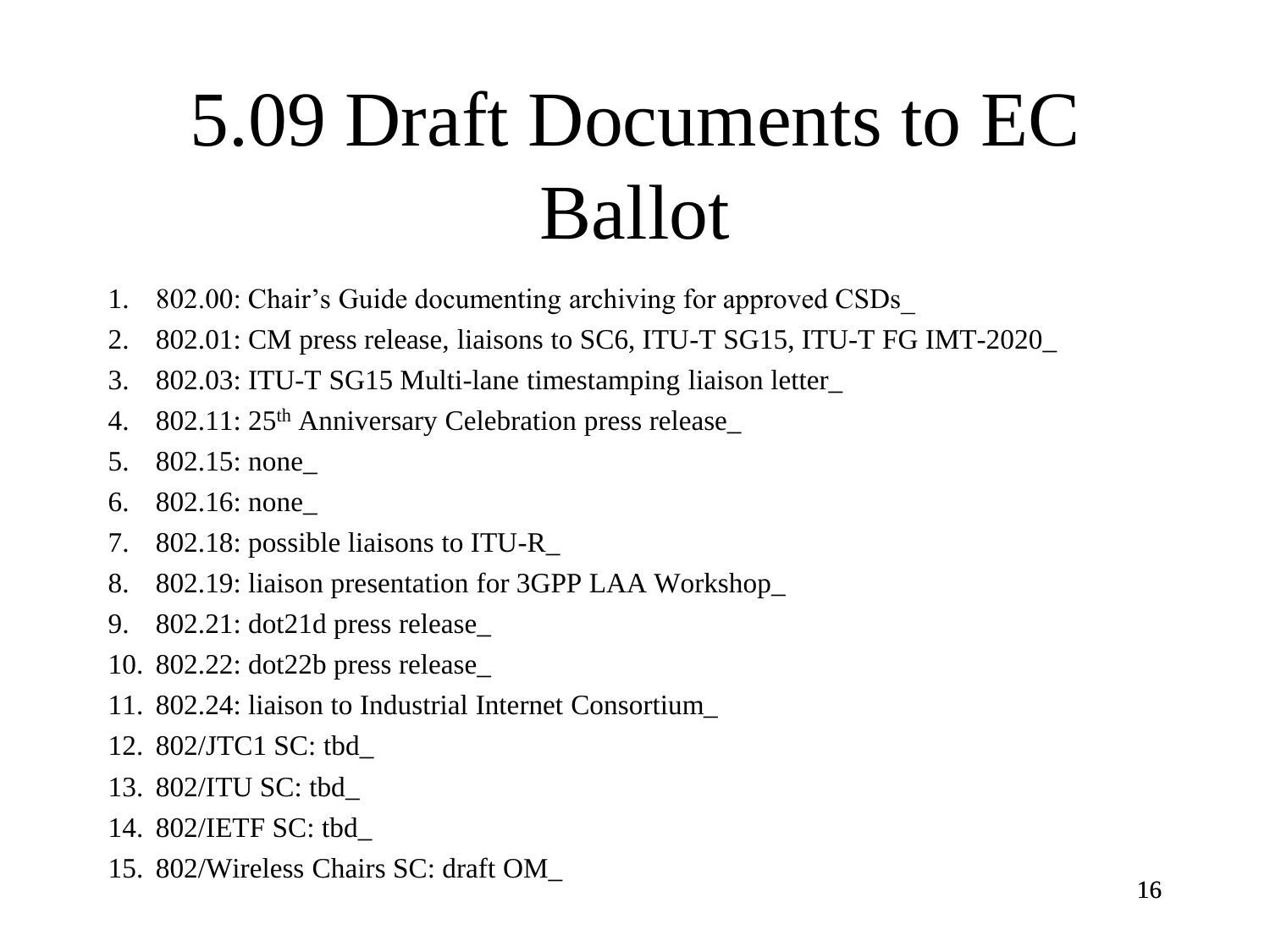# STDs due for 10 yr maintenance by DEC15

• none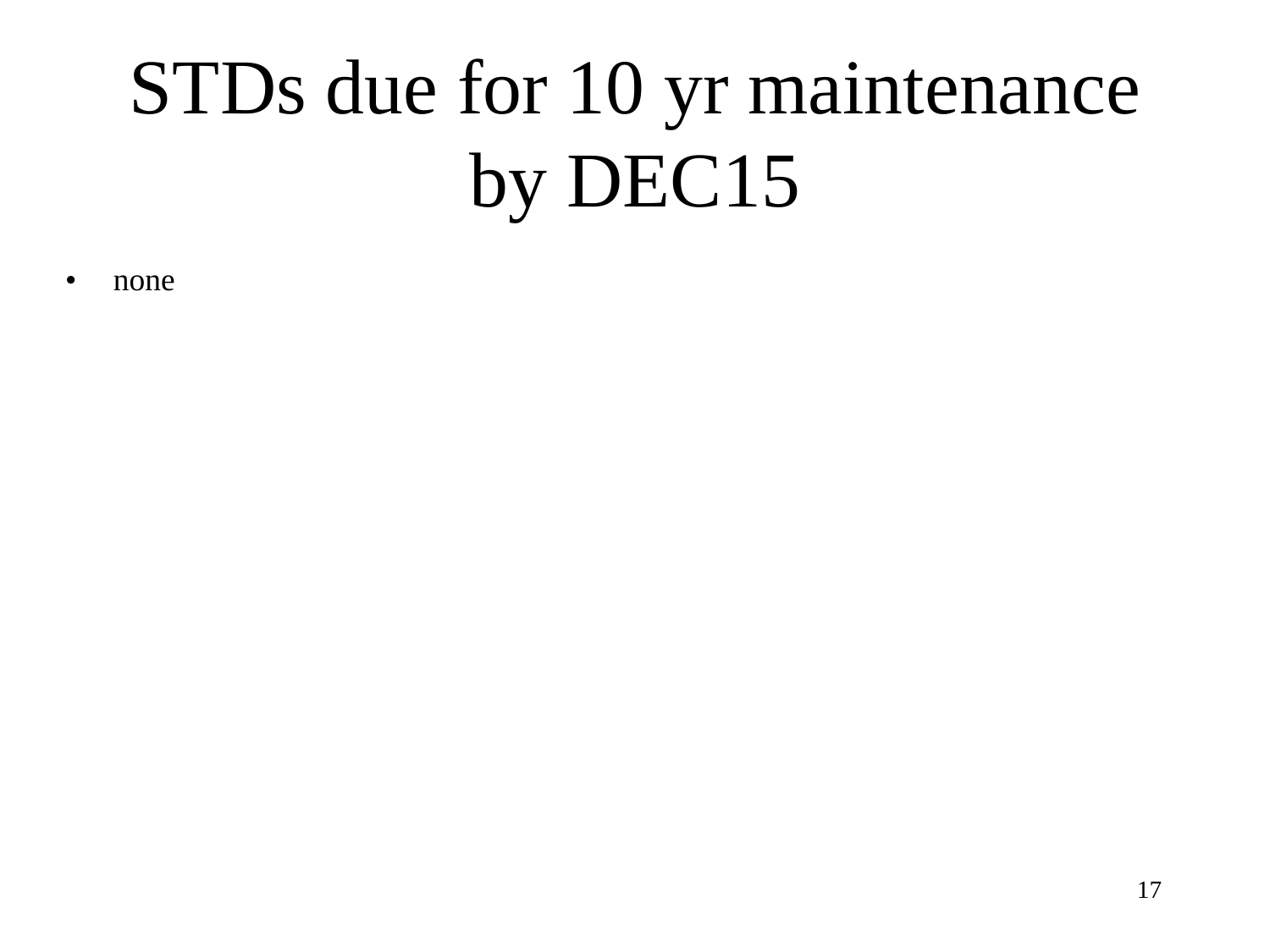# 5.10 Draft PARs to NesCom

- 1. 802.1CM Standard, Time-Sensitive Networking for Fronthaul
- 2. 802.1Qcl Amendment, YANG Data Model
- 3. 802.1Qcn Amendment, VSI/VDP extensions for NVO3
- 4. 802.1Xck Amendment, YANG Data Model
- 5. 802.3bq Amendment, Addition of 25GBASE-T and 40GBASE-T PAR modification request
- 6. 802.11az Amendment, Positioning Enhancements
- 7. 802.15.3 Revision
- 8. 802.15.9 PAR modifications & extension, Transport of Key Management Protocol Datagrams
- 9. 802.19.1a Amendment, Coexistence Methods for geo-location capable devices operating under general authorization
- 10. Privacy Recommendation EC Study Group Recommended Practice, Privacy Considerations for IEEE 802 Technologies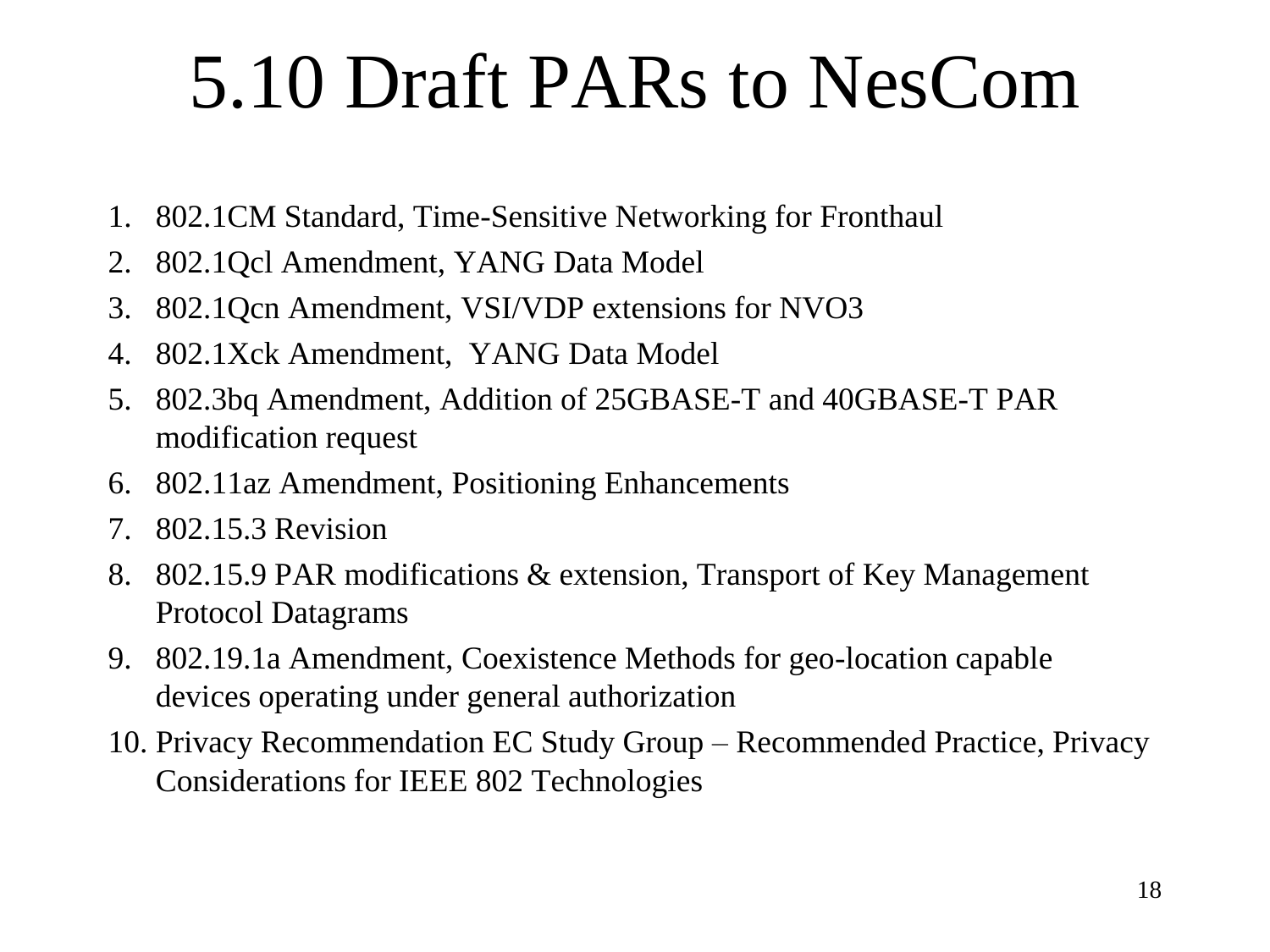## 5.11 Pre-PAR activity

| Group   | <b>New</b>                                                                                                                                               | Existing                                                                                        |
|---------|----------------------------------------------------------------------------------------------------------------------------------------------------------|-------------------------------------------------------------------------------------------------|
| dot01   | None_                                                                                                                                                    | SG Local MAC address, 2nd ext_                                                                  |
| dot03   | <b>SG Next Generation Ethernet Passive Optical</b><br>Networking (NG-EPON)<br>SG 2.5 Gb/s and 5 Gb/s Ethernet Backplane and<br>Short Reach Copper Cable_ | SG 25GBASE-T, 2 <sup>nd</sup> ext_                                                              |
| dot11   | None_                                                                                                                                                    | SG related to Positioning, 2 <sup>nd</sup> ext.<br>Wireless Next Generation Standing Committee_ |
| dot15   | SG Develop How to Use 802.15.4 Guide_<br>SG Develop Consolidated LLC 802.15.4 MAC_                                                                       | None_                                                                                           |
| dot16   | Possible interest in a Narrow Band 802.16 air<br>interface_                                                                                              | None_                                                                                           |
| dot18   | None_                                                                                                                                                    | None_                                                                                           |
| dot19   | None_                                                                                                                                                    | SG Coexistence in Unlicensed Bands, 2 <sup>nd</sup> ext_                                        |
| dot21   | None_                                                                                                                                                    | None_                                                                                           |
| dot 22  | None_                                                                                                                                                    | None_                                                                                           |
| dot 24  | None_                                                                                                                                                    | None_                                                                                           |
| dotECSG | None_                                                                                                                                                    | SG: Privacy Recommendations (3rd ext)                                                           |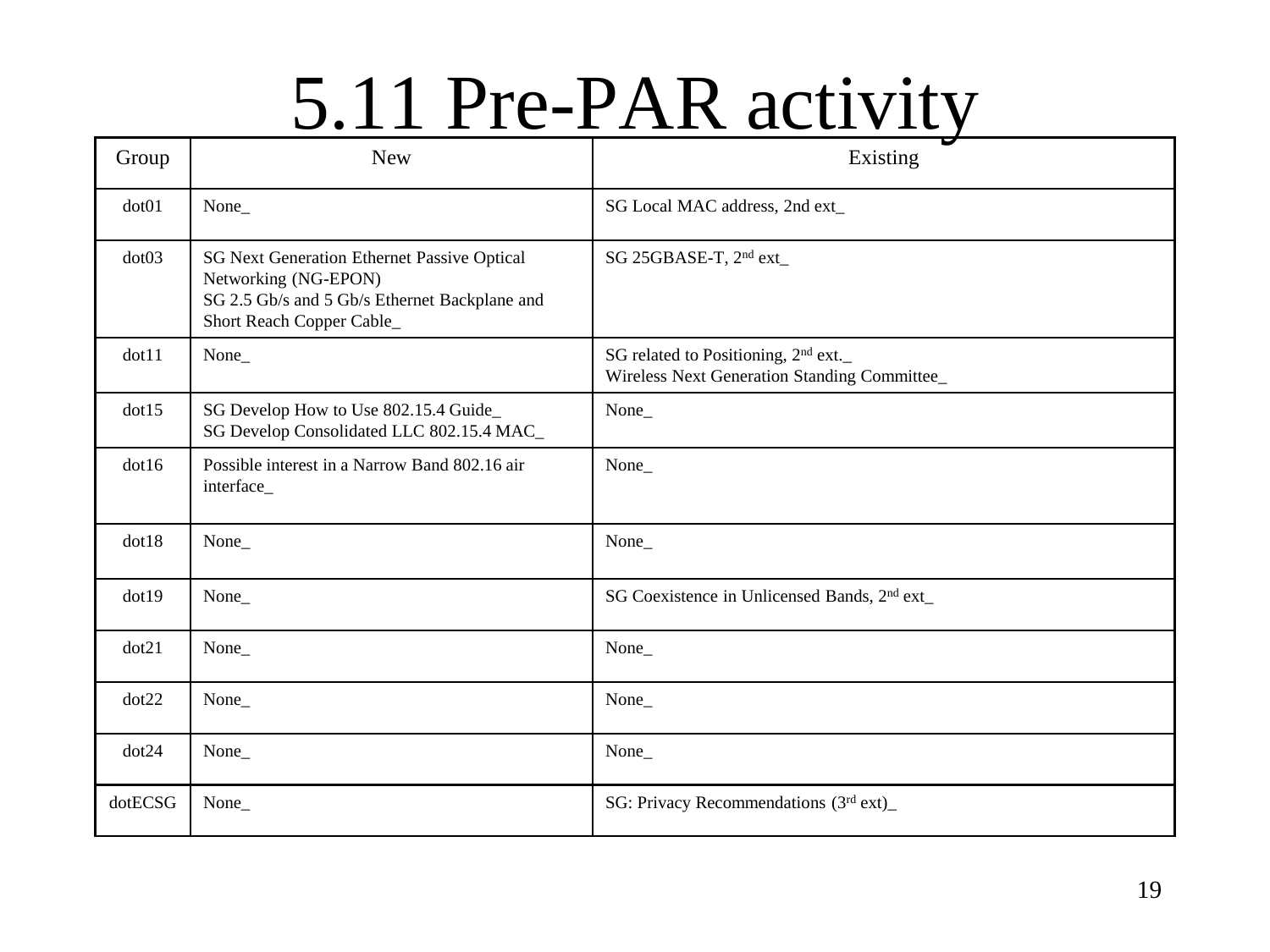### 5.12 EC Action Item recap

- Open Action Items from November 2013 EC Workshop
	- 4.00/ws13-02 Roger and Clint to complete WG ballot notice action, complete Nov. 2014 plenary, Roger summarized this issue in ec-14-0088-00: https://mentor.ieee.org/802-ec/dcn/14/ec-14-0088-00.pdf, but it was not discussed at the Nov. 2014 workshop due to agenda pressure.
- Open Action Items from March 2014 Plenary
	- Item 3.1 Gilb Review rules regarding endorsement / affiliation letter requirements for temporary appointments. Status No action at this time. Language to be provided by March 2015.
	- Item 4.03 Thaler Develop a process to capture EC approved CSDs and make publicly available for easy review. Status Email proposal sent to reflector prior to meeting. Action Item: Thaler / DÁmbrosia to define process and webpage. Under discussion, complete March 2015.
- Open Action Items from July 2014 Plenary
	- Item 6.11 Gilb/Thaler review rules regarding teleconferences for ECSGs. Status: discuss during EC Workshop. Complete: March 2015
	- Item 8.036 Parsons/Thaler to set up their standing committee reflectors. Status: ? Complete Nov 2014 plenary.
- Open Action Items from October 2014 telecon
	- Item 5.12 D'Ambrosia to speak with Nikolich/Marks about formation of a Business Development Standing Committee. Status: in process. Complete January 2015.
	- Item 5.13 Nikolich to appoint committee on network service provider RFP. Status: in process. Complete Nov. 2014 plenary
- Open Action Items from Nov 2014 Plenary
	- Item 8.021 Thompson/Law/Stephens to submit written feedback to SA on Public Review Process. Due Feb telecon
	- Item 9.00 Gilb/Thompson to conduct EC email ballot on proposed liaison to P2413 Std. for an Architectural Framework for IoT. Due 31DEC2014.
- Open Action Items from Feb 2015 telecon
	- Item 5.00 EC members to provide feedback on survey results to Rosdahl. Due March 2015.
	- From NOV2014 plen Item 8.021 Thompson/Law/Stephens to submit written feedback to SA on Public Review Process. Due March 2015
	- From NOV2014 plen Item 9.00 Gilb/Thompson to conduct EC email ballot on proposed liaison to P2413 Std. for an Architectural Framework for IoT. Due March 2015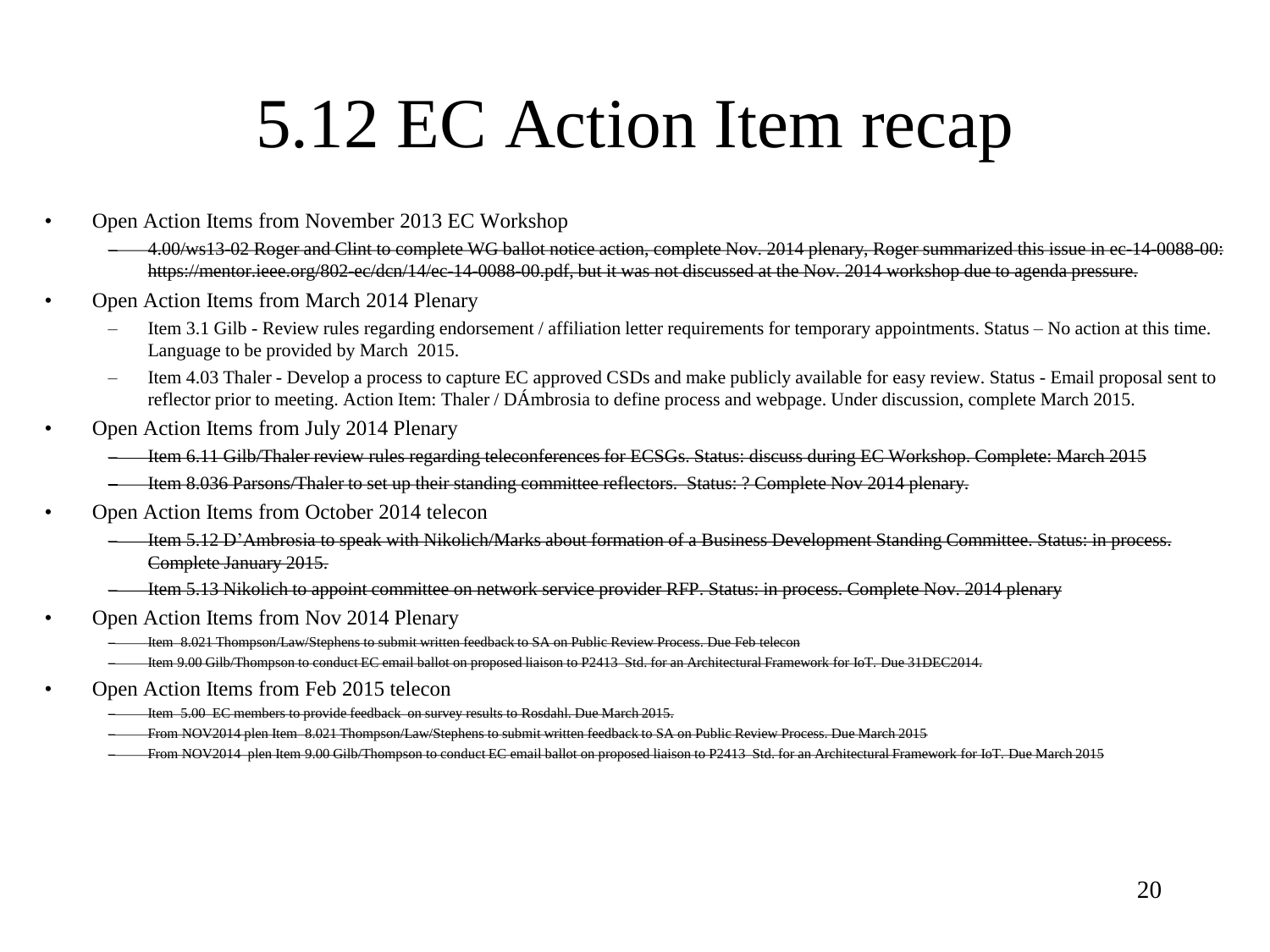# 5.13 802 Task Force

- 802 Task Force, Thurs 10:30AM-12:30 (room: Waters Edge) Tentative agenda
	- 1. Open portion of meeting:
		- 1. Update on clarification of Indemnification Policy, 15 min, Nikolich
		- 2. IEEE SA staff update, 15 min, Ceglia/Breitfelder
		- 3. Any other business?
		- 4. Action item review, 5 min, Nikolich
	- 2. Closed portion of meeting:
		- 1. No executive session business.
	- 3. Adjourn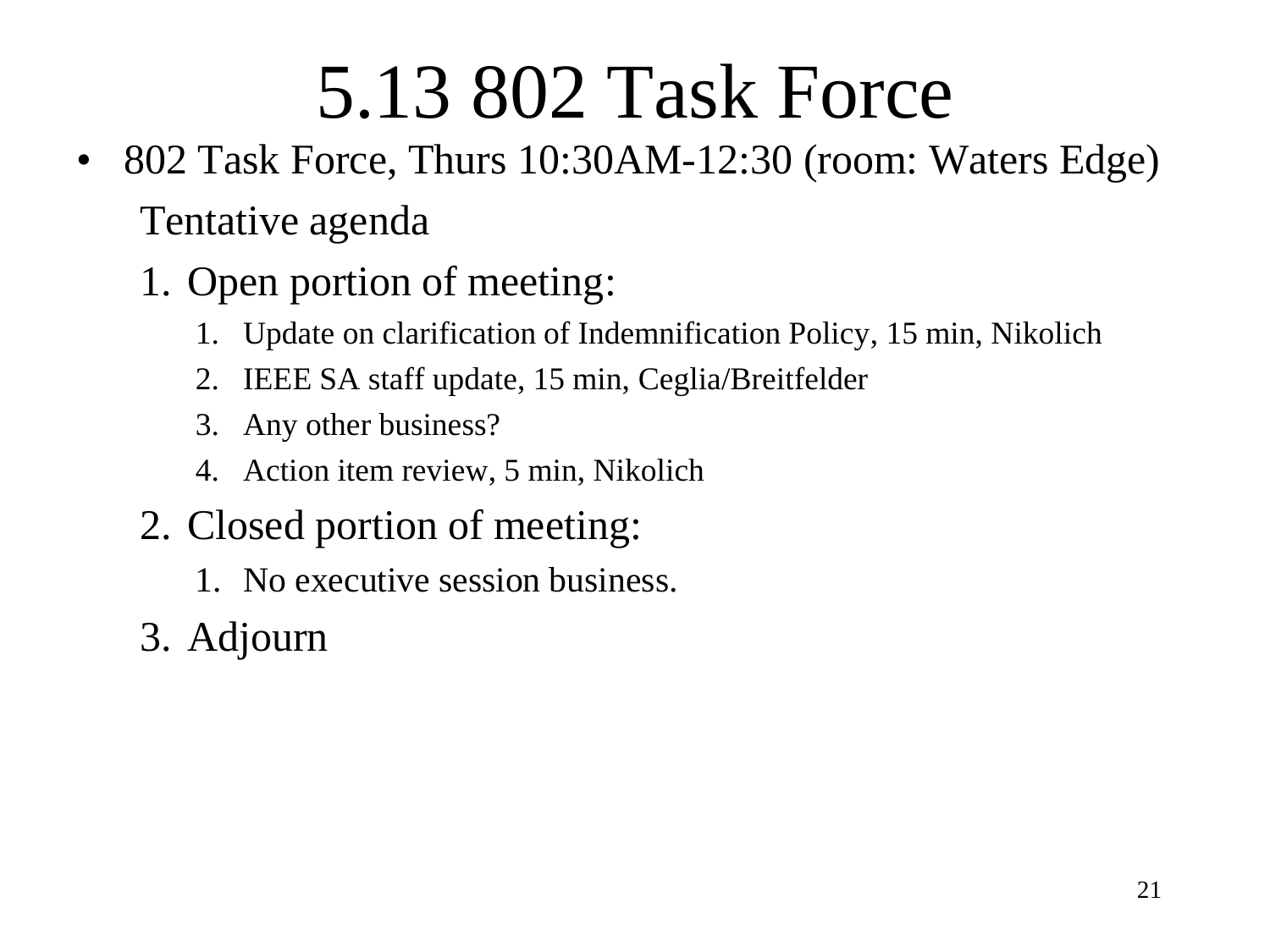### 5.33 3GPP liaison status

– Shellhammer will present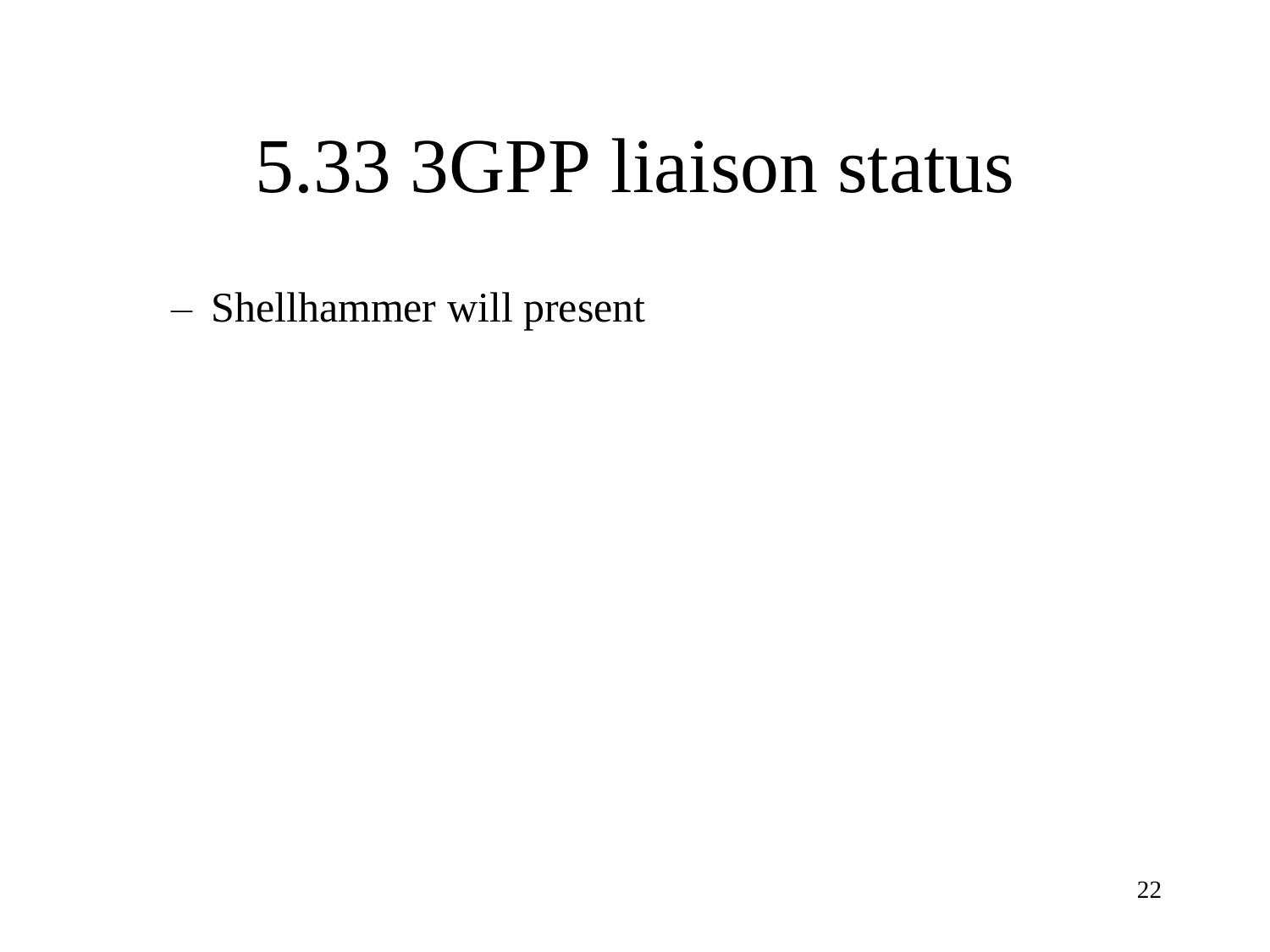### 5.50 EC meetings for the week

Sunday 7:30-9:30pm LMSC Rules Review (room Waters Edge)

Tue 9:00am-10:00am open Tue 4:00pm-6:00 open

Fri 08am-noon open

Mon 8:00-10:00am Opening Executive Committee meeting (Kohala 3&4) Mon 3:30-4:30 802/IETF Standing Committee (room tbd) Mon 6:00-10:00pm Tutorials (Monarchy)

Tue 1:30pm-3:30pm 802/JTC1/SC6 Standing Committee (Queens 4) Tue 7:30-9:30pm Privacy ECSG (Kings 1)

Wed 7:00-8:00am?? 802/ITU Standing Committee (room tbd) Wed 1:30-3:30pm Privacy ECSG (Waters Edge) Wed 3:30-6:00pm get 802 agreement discussion, Executive Session (Waters Edge)

Thu 7:00-8:00am Plenary venue space allocation planning (Waters Edge) Thu 8:00-9:00am Future venue planning (Waters Edge) Thu 9:00-10:00am 802 Chair's Open Office hour (Waters Edge) Thu 10:30-12:30pm IEEE 802 Task Force (Waters Edge) Thu 1:30-3:30pm 802/JTC1/SC6 Standing Committee (Queens 4) Thu 3:00-6:00pm get 802 agreement discussion, Executive Session (Waters Edge) Thu 8:00-10:00am Privacy ECSG (Queens 5)

Fri 01pm-06pm closing Executive Committee meeting (Kohala 3&4)

<sup>(</sup>draft01)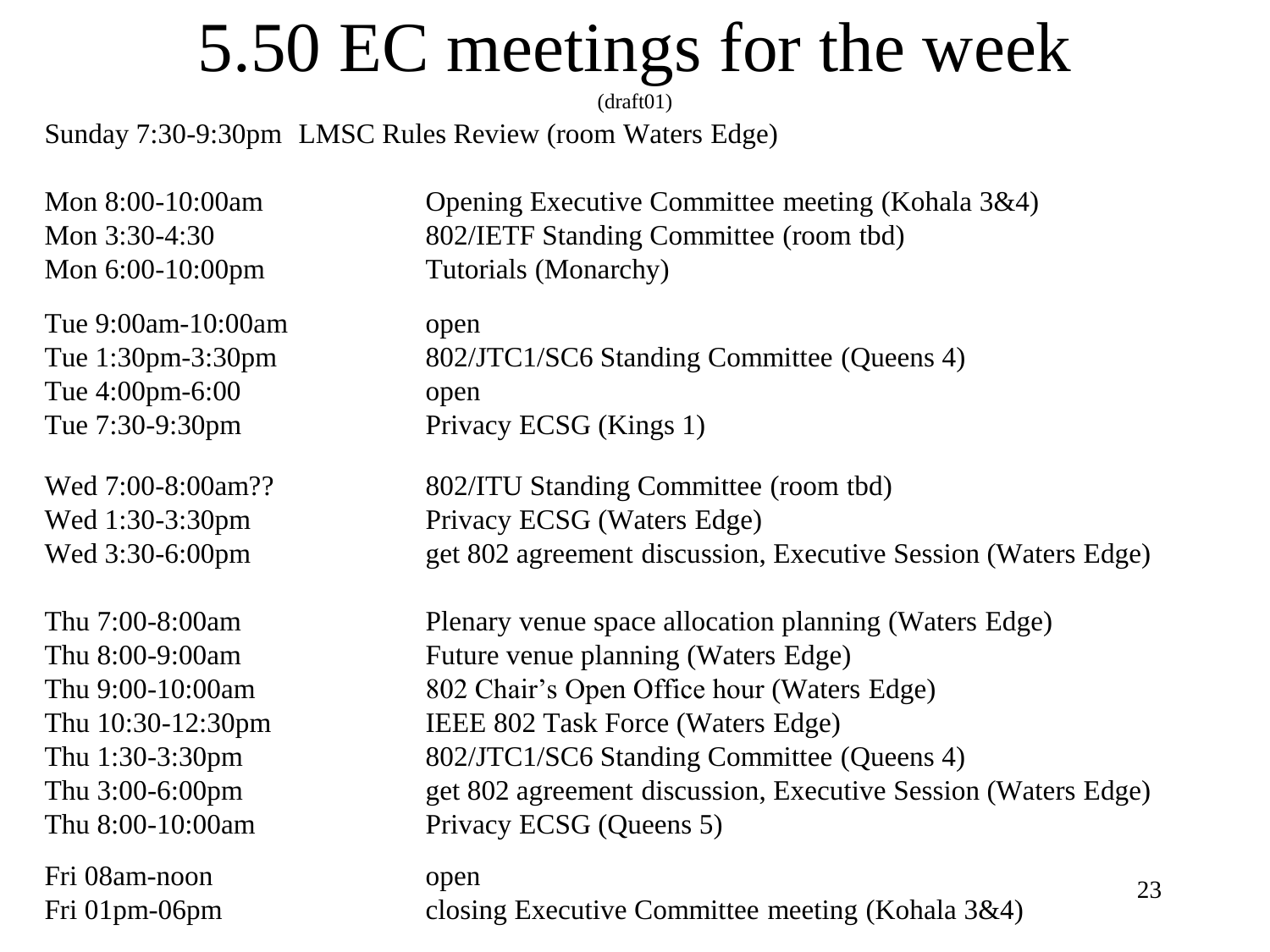### Reports

P&P report James Gilb Treasurer report Clint Chaplin Esecy report Jon Rosdahl